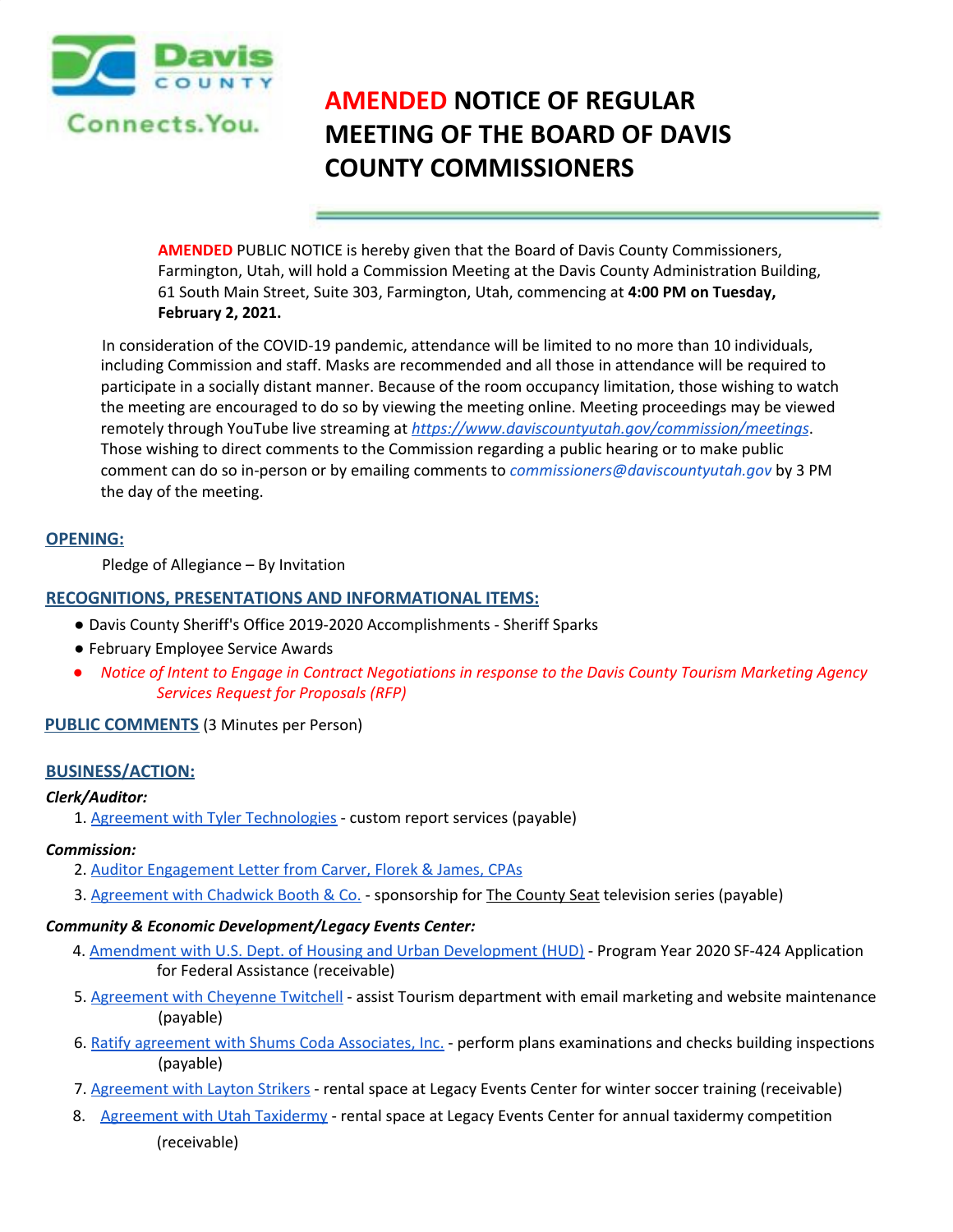- 9. Summary list of agreements (14) rental spaces at Legacy Events Center as of January 25, 2021 (receivables)
- 10. Summary list of agreements (7) rental space at Legacy Events Center as of January 26, 2021 (receivables)

# *Facilities:*

11. Agreement with Eagle Environmental, Inc. - perform asbestos material abatement services in Memorial Courthouse building (payable)

# *Golf Courses:*

- 12. Agreement with Davis Park Cafe LLC concession services for Davis Park Golf Course (receivable)
- 13. Agreement with Dustin Volk profit sharing contract to oversee Pro Shops at Valley View and Davis Park Golf Courses (payable)
- 14. Agreement with Zachary Johnson profit sharing contract to run Davis Park Pro Shop, Men's and Women's Associations and tournament play (payable)
- 15. Agreement with Pete Stone profit sharing contract to run Valley View Pro Shop, Men's and Women's Associations and tournament play (payable)
- 16. Agreement with Shane Scott profit sharing contract to assist running the Pro Shop at Valley View Golf Course (payable)

# *Health Department:*

- 17. Request appointment of Becky Weisner to the Davis County Senior Advisory Board
- 18. Agreement with Big Brothers Big Sisters of Utah fund program addressing root causes and factors associated with use of electronic cigarettes, marijuana and other drugs by youth in at-risk Davis County (payable)
- 19. Agreement with DayBreak Senior Services provide for direct purchase of needed in-home services for Davis County clients (payable)
- 20. Amendment #1 with Utah Dept. of Health extend termination of contract date to December 31, 2021 for COVID Community Partnership Project (receivable)
- 21. Amendment #2 with Utah Department of Heath add funding to TB Prevention and Control program and replace Attachment A (receivable)
- 22. Amendment #4 with Utah Department of Health add funding to HIV Prevention program and replace Attachment A (receivable)
- 23. Amendment #5 with Utah Dept. of Health provide additional funds for EPICC 1807 physical activity and nutrition program and 1817 diabetes and heart disease programs (receivable)

# *Information Systems:*

24. Agreement with Marshall Industries - provide and install audio equipment in the Clearfield Library building (payable)

## *Library:*

- 25. Agreement with Data Axle Inc. Data Axle Reference Solutions license (payable)
- 26. Agreement with Utah State Library Division Community Library Enhancements Funds (CLEF) (receivable)

# *Sheriff's Office:*

- 27. Certification with Utah Accreditation Alliance, Utah Chiefs of Police Association certification of use of force eligibility requirements for discretionary federal grants
- 28. Training Reimbursement Agreement with Cyndy Riggs Special Functions and Basic Corrections training (receivable)

# **BOARD OF EQUALIZATION:**

Property Tax Register

# **CONSENT ITEMS:**

- Commission Meeting Minutes: January 5, 2021 and January 19, 2021
- Work Session Minutes: January 12, 2021 and January 19, 2021